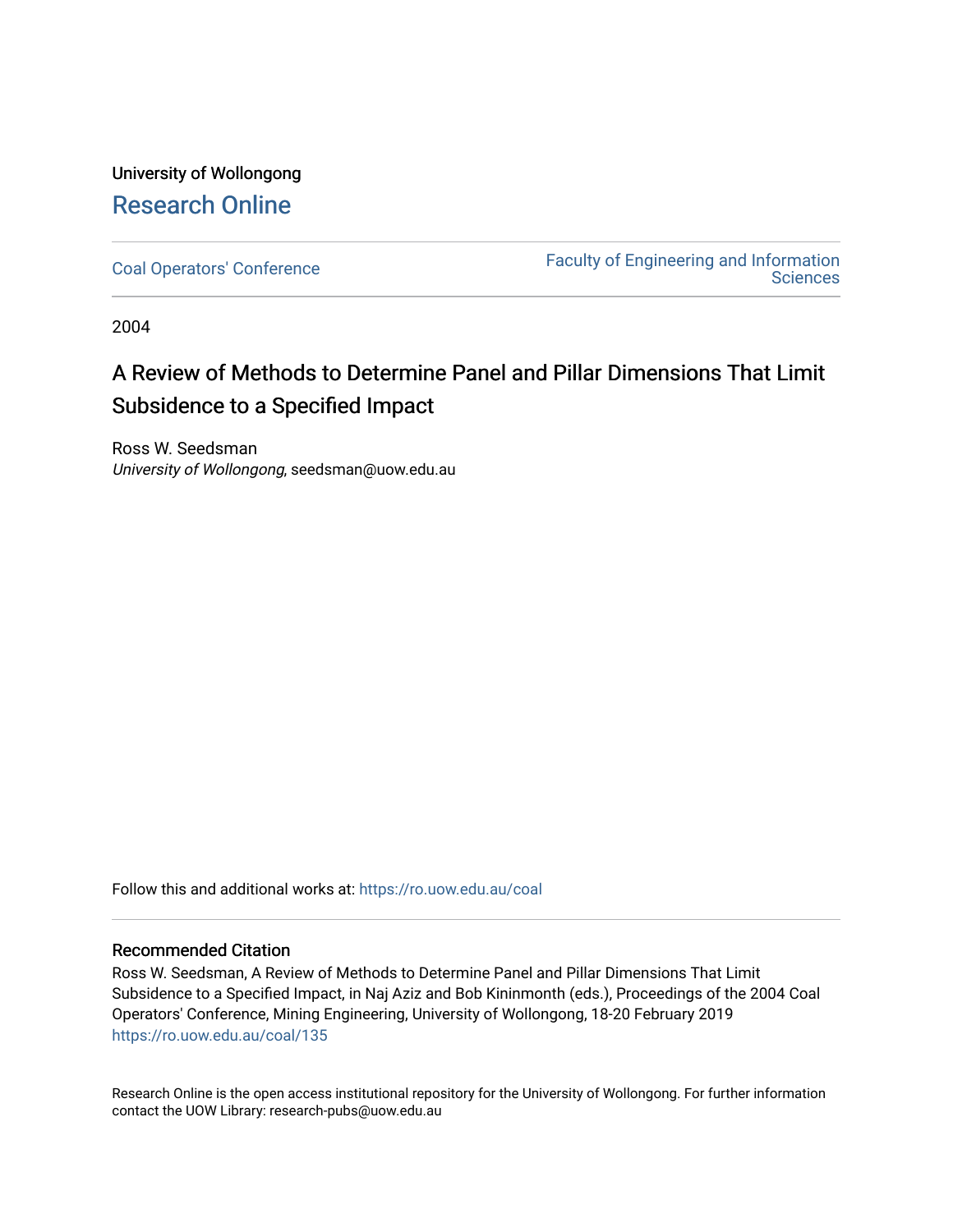# **A REVIEW OF METHODS TO DETERMINE PANEL AND PILLAR DIMENSIONS THAT LIMIT SUBSIDENCE TO A SPECIFIED IMPACT**

### Ross Seedsman<sup> $1$ </sup>

*ABSTRACT:* Coal mine subsidence can be separated into subsidence that develops above the pillars and the sag that develops in beams above extraction panels. Such a separation allows the use of engineering analytical methods to predict vertical subsidence. The subsidence above pillars can be considered to result from compression of the coal pillars and the immediately adjacent roof and floor strata. Estimation of the coal compression needs to consider the difference between yield and failure of coal pillars. Elastic solutions to the settlement of rigid footings may be used to estimate roof and floor compression. Stability and centreline sag of rock beams above extraction panels can be analysed using voussoir beam concepts. Appropriate factors of safety to use in designs needs to be developed and in the meantime a conservative application of methods is required. So that the development of analytical methods is not restricted, there is a need to redesign the databases being used to report mine subsidence.

### **INTRODUCTION**

Historically, the general approach to planning a longwall coal mine has been to determine a layout for maximum reserve recovery and optimum return on investment, and then to assess the maximum possible subsidence impact. Two notable exceptions to this approach have been Gretley and South Bulli/Bellambi West where subsidence constraints were major determinants of the layouts (limitation of impact on urban areas and stored waters respectively). In the last decade, there has been a change in community expectations with regards to the joint use of the surface, with the result that the community are less tolerant of subsidence impacts. Modern mine planners are faced with increasingly stringent subsidence constraints to which they must design. In addition, the subsidence design methods are required to be more transparent so that external reviews by "expert panels" are possible.

Designing productive and reserve-efficient mine layouts to pre-set subsidence constraints is a new challenge. Some of the constraints that are being applied are reasonably well-based, such as the safe, serviceable, and repairable criteria (SSR) for domestic dwellings. There is a wide range of sophistication in the approach to subsidence constraints being adopted by owners of public utilities ranging from reference to Australian Standards to the untenable extreme of zero impact. In environmental cases, some constraints are implied but not quantified.

If and when subsidence constraints are applied, it is in the context of reducing impacts – i.e. reducing vertical subsidence, tilts, or strains. Mining options that are available include not extracting the coal (placing areas of concern outside the impact zone), reducing the width of the extraction panel, or increasing the size of the pillars. To date, empirical<sup>2</sup> methods have been used to predict subsidence outcomes. Reflecting the variability of subsidence phenomena, these methods offer worst-case outcomes for specific mining geometries. In fact, the methods are not absolutely worst case, as the design lines are often drawn to include "most" points. When the empirical relationships are used in the new environment of subsidence constraints, a range of more productive and reserve efficient layouts can be excluded. Much of the reported variability relates to a failure to account for geological variables in the empirical prediction method. Implicit in the new Subsidence Management Plan (SMP) process is the requirement for the applicant to assess the impact of different geological conditions on their subsidence predictions.

l

<sup>&</sup>lt;sup>1</sup> Seedsman Geotechnics Pty Ltd

<sup>&</sup>lt;sup>2</sup> empirical: - based on measurements, observation, or experience, rather than theory.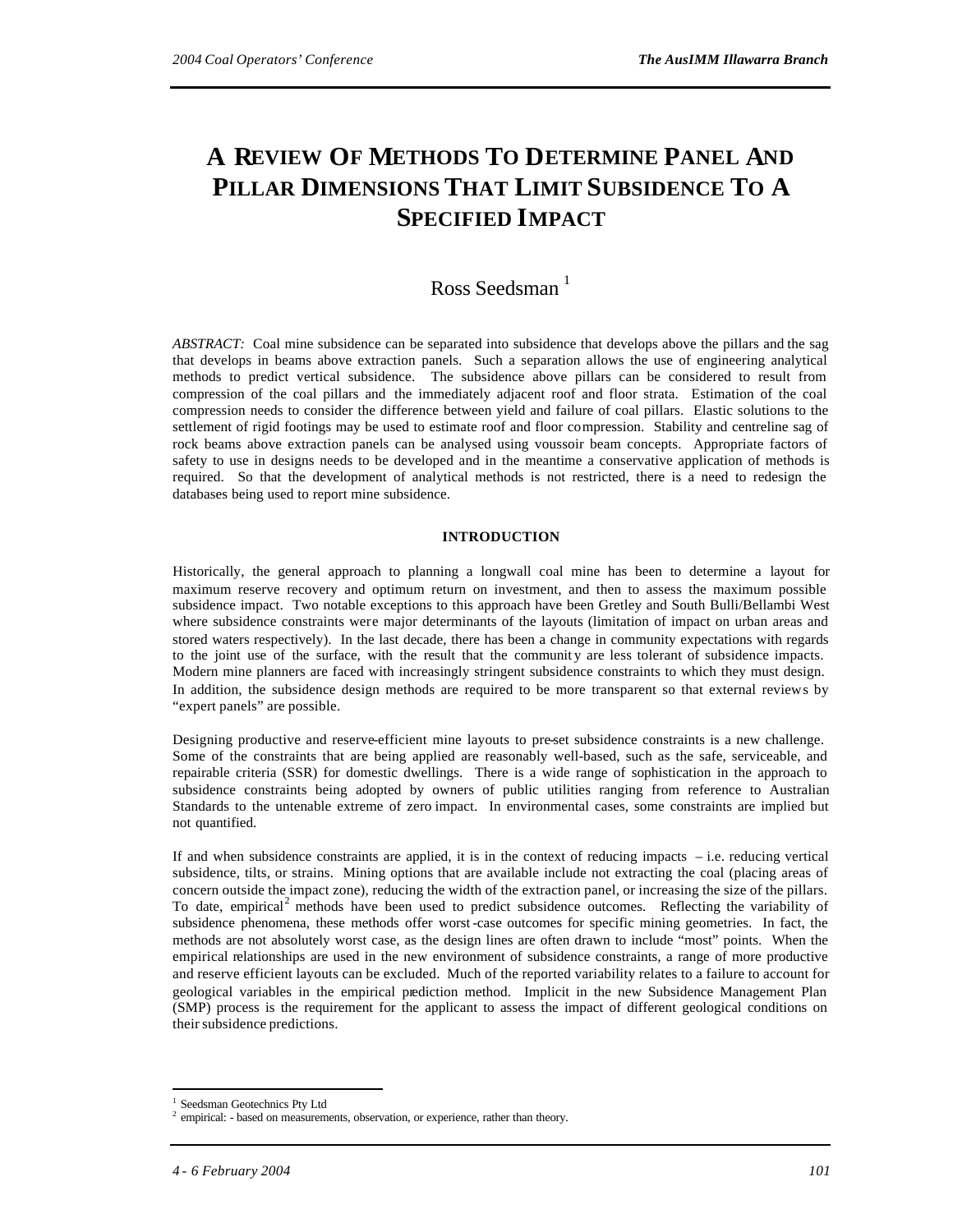It is important to review how well mine layout decisions can be supported by analytical engineering assessments. From a geotechnical perspective, subsidence design requires consideration of not only stability (stresses/strengths ~ factor of safety), but also acceptable deformations. The application of analytical methods requires validation/calibration to prior subsidence events. As will be seen, the ability to calibrate/validate is limited to some extent because the structure of the subsidence databases has been distorted by the use of the empirical design methods in their construction. Key subsidence parameters are not stored, only the reduced parameters used by the empirical design method.

#### **DEFINING THE SUBSIDENCE CONSTRAINTS**

Vertical subsidence constraints are applicable to environmental issues such as flooding and interaction with shallow groundwater tables. In most cases involving surface improvements, the subsidence constraints relate to either maximum ground strains or ground tilts. This introduces an immediate challenge as the analytical methods that are available for subsidence prediction relate to the determination of vertical movements. If tilt and strain constraints are applied, there is a need to relate them back to vertical subsidence.

Traditionally, tilts and strains have been predicted through the use of the constants K1, K2 and K3 that are applied to the ratio of maximum vertical subsidence  $(S_{\text{max}})$  to depth of cover (H):

Parameter  $(mm/m) = Kx$ .  $S_{max}/H$ , Where  $Kx = K1$ ,  $K2$ , or  $K3$  for tensile strain, compressive strain, and tilt respectively.

Recalling that new mine layouts may be required to have low panel widths (W), there is a major concern about how well strains and tilts can be predicted. The K constants have been determined empirically by relating them to the panel width/depth ratio. There is a large scatter in the data for K1 (Figure 1) and the design line has been drawn through *most* of the points. Plots for K2 and K3 show similar trends. In Figure 1, there is no basis for drawing the design line to origin, as there are no datapoints for values W/H ratio less than 0.25. Furthermore, it should be noted that the wider spread of K1 values for W/H ratio less than 0.6 may be related simply to the increased error in the strain measurements as the detection limits are reached. There is no reason why the K value needs to be zero at low W/H values, as the relationship that defines K has vertical subsidence as a parameter – and this obviously tends to zero at low W/H ratios. It is possible that the K values are independent of panel geometry.

When data are available from mine layouts with known similar geologies, they should be used in preference to the compilations such as Figure 1. In the absence of local profile data, appropriate K values for design in the Southern and Newcastle coalfields at low W/H ratios are 1.0 and 2.5 for tensile and compressive strain respectively and 4.0 for tilt, even though values of 0.5, 1.0, and 3.0 may be applicable across the full range of W/H ratios.



**Fig 1 - Variation in K1 as a function of panel width/depth ratio for the Southern Coalfield (Holla and Barclay, 2000)**

 $\overline{a}$ 

<sup>1</sup> analytical: – output is a function of a physical law applied to one or more input variables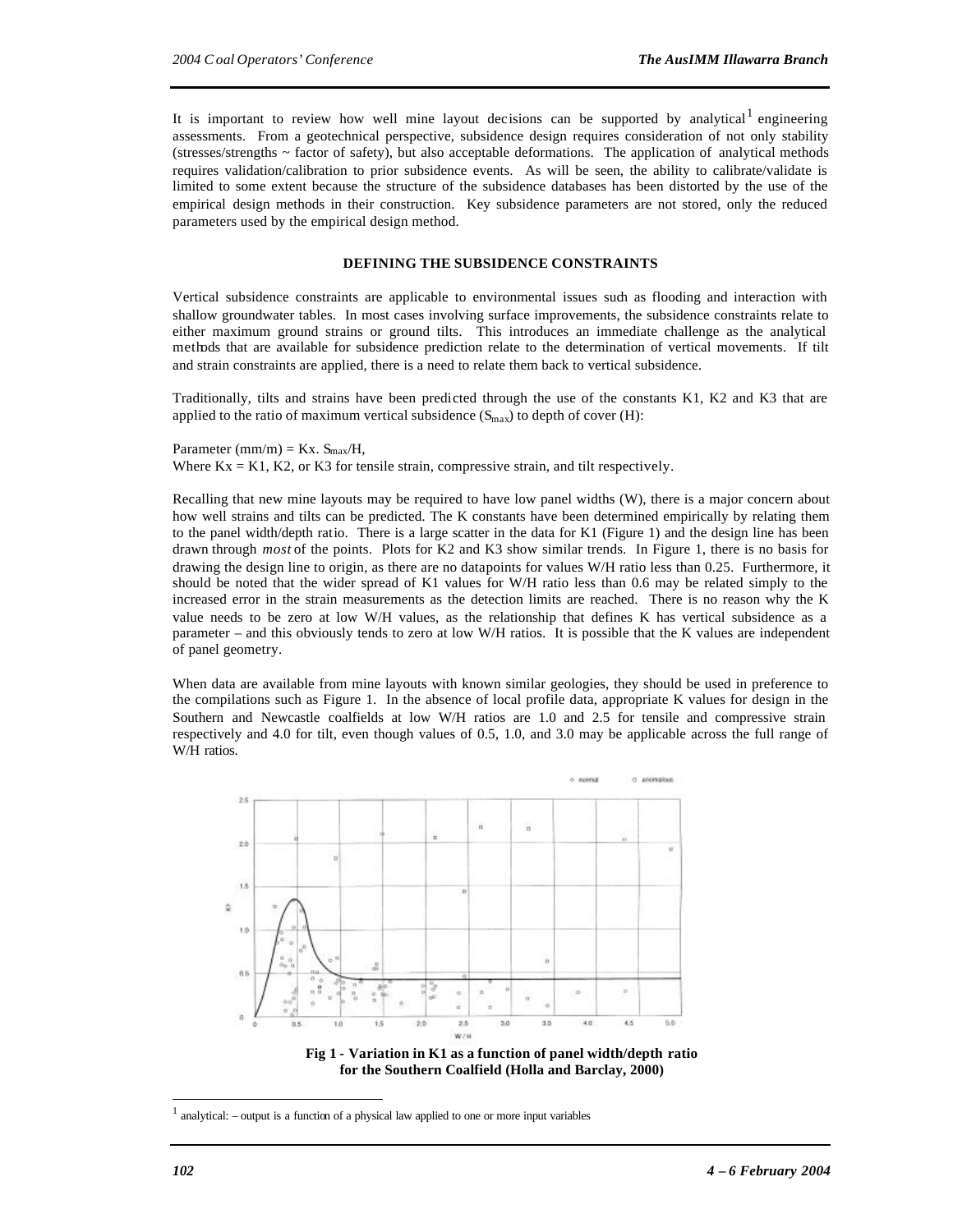#### **DEFINING THE SUBSIDENCE IMPACT ZONE**

The option of not extracting coal has been adopted in the past as a way of controlling subsidence impacts. The angle of draw concept is the standard way by which this control is implemented. Empirical data are available on the angle of draw as a function of panel width/depth (Figure 2), and it can be seen that there is a very large range even within a single coalfield. Note that the variation in Figure 2 represents about 530m of un-mined coal when applied to the case of mining at 400m depth of cover. The degree of variation in the angle of draw and its impact on reserve recovery highlights the critical need to develop an understanding of what geological parameters are at play. Once again, subsidence data from layouts under known similar geologies is the preferred way of evaluating the appropriate angle of draw for mine layout design. Without such data, and until a better understanding of the variations is achieved, a risk management approach will probably lead to the routine use of values of 26.5° or 35° for the Southern Coalfield. For Newcastle, lower angles of draw have been measured.



**Fig 2 - Variation of angle of draw with panel width/depth ratio for Southern Coalfield (Holla and Barclay, 2000)**

#### **PILLAR DEFORMATIONS**

Surface subsidence develops above coal pillars as well as above the extraction panels (Figure 3). In deep mines, pillar subsidence represents the majority of the surface subsidence. Pillar subsidence is the result of compression of the coal in the pillar and the compression of the roof and floor. It follows that if the applied stresses and the deformation properties are known, it should be possible to determine the pillar subsidence.

Pillar design methods such as ALTS (Colwell Geotechnical Services, 1998) can be used to estimate the vertical stresses that are applied to chain pillars. For deep mines, the ALTS data base suggests that the tailgate loading angle is less than for shallower mines: in fact a value of  $10^{\circ}$  is recommended in lieu of the standard  $21^{\circ}$ . At Bellambi West, vertical stresses were measured in tailgate pillars and the monitoring continued during the extraction of subsequent walls. The low  $10^{\circ}$  tailgate loading angle was found and significantly, when subsequent walls were extracted, the loading angle increased to a value similar to the standard  $21^\circ$ . The increase in the loading angle may be related to a change from cantilevering over unmined coal to dead weight loading over multiple panels (Figure 4). Interaction between pillars and solid coal with different stiffness may also play a role. It is assessed that simple pillar loading models can be used to estimate vertical stresses on chain pillars in multi-panel lay outs.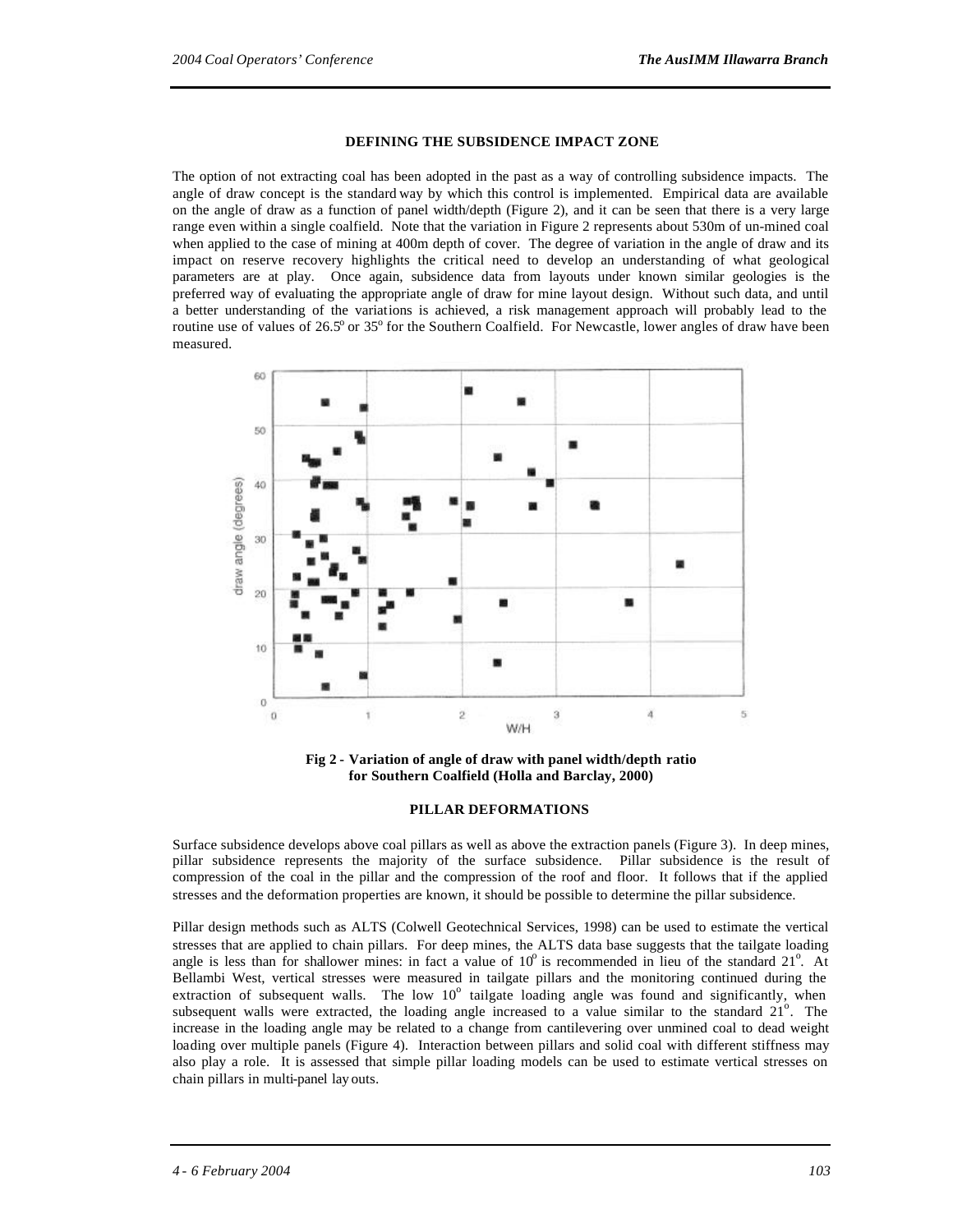

**Fig 3 - Typical subsidence pattern above deep longwall panels in the Southern Coalfield**



**Fig 4 - Schematic showing greater load transfer onto un-mined coal**

As a reasonable approximation, the compression of the roof and floor stone can be calculated using elastic theory for the settlement of a rigid circular footing (Poulos and Davis, 1976). For the simple case of no layering in the roof and floor, the deformation of the roof or floor  $(d)$  can be estimated by the following equation:

$$
dr = 0.7 \times \frac{\text{Vertical Stress Change}}{\text{Elastic Modulus}} \times Pillar Width
$$

The deformation of a coal pillars  $(d_e)$  can be estimated by:

$$
dc = \frac{VerticalStress Change}{Coal Modulus} \times Pillar Width
$$

For typical coal measure strata, a modulus of 15 GPa can be assumed for stone and 1.5 GPa for coal. This leads to about 70mm of pillar compression for non -yielding pillars at 250m depth and about 200mm for non-yielding pillars at 500m depth. Lower modulus materials will give higher deformations – for example in some of the shallower Queensland mines, and also in the Newcastle area with the Awaba Tuff in the floor. In some cases, time dependent consolidation of roof and floor strata may need to be considered.

Holla and Barclay (2000) and Ditton (2003) provide data that show that subsidence above chain pillars can be as large as 50% of the height of the pillar (Figure 5). The crossline data in Figure 3 indicate pillar subsidence of in excess of 25%. When roof and floor compression effects are removed, the deformations are still up to 40% of the coal thickness. Using typical pillar stress changes that can be obtained from ALTS, the indicated elastic modulus of the coal is in the order of 200 MPa, well less than the 1.5 GPa that is typical for the Young's Modulus of coal. Clearly, the coal is not behaving elastically.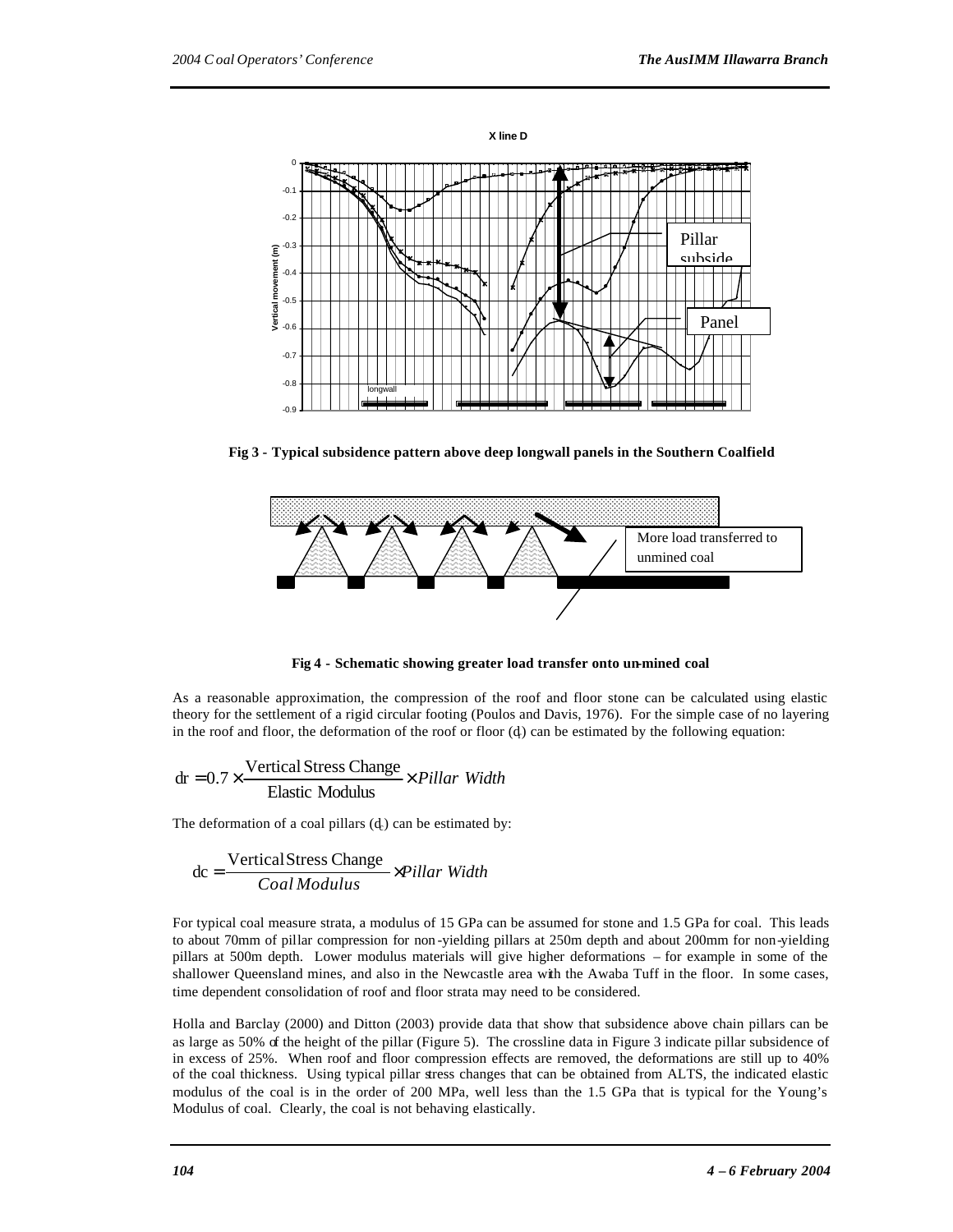

**Fig 5 - Subsidence above chain pillars in the Southern Coalfield**

Seedsman (2001) discusses a model for the deformation behaviour of coal pillars based on the assumption that the linear strength equation for coal represents a yield criterion and that the squat equation represents an ultimate strength or failure criterion (Figure 6a). A simple application of the model is shown in Figure 6b and 6c, using some data from subsidence above coal pillars in the Southern Coalfield. Figure 6b shows the stress/strain plot for the pillar and Figure 6c shows the derived secant modulus as a function of the pillar stress. The secant modulus is equal to the Youngs Modulus up to the point of yield, and then decreases rapidly to be 200 MPa at 45 MPa applied stress.

The model may provide the ability to design yielding chain pillars for subsidence control. Where pillar subsidence needs to be reduced, an approach could be to design pillars with the following characteristics ultimate stability as given by squat pillar equation greater than say 2.0, and a yield factor as given by linear equation greater than 1.2. A study of pillar subsidence values is required to determine the shape of the secant modulus/pillar stress relationship for yielding pillars with different width/height ratios.

Compression of the coal and roof/floor also develops over the unmined coal at the goaf edge in response to induced stresses. The published subsidence databases do not provide values for actual goaf edge subsidence so it is not possible to investigate this compression in detail. Referring back to the ALTS methodology, the loads are about half those carried by the chain pillars – the distances over which they are applied are poorly known so the stresses are difficult to estimate.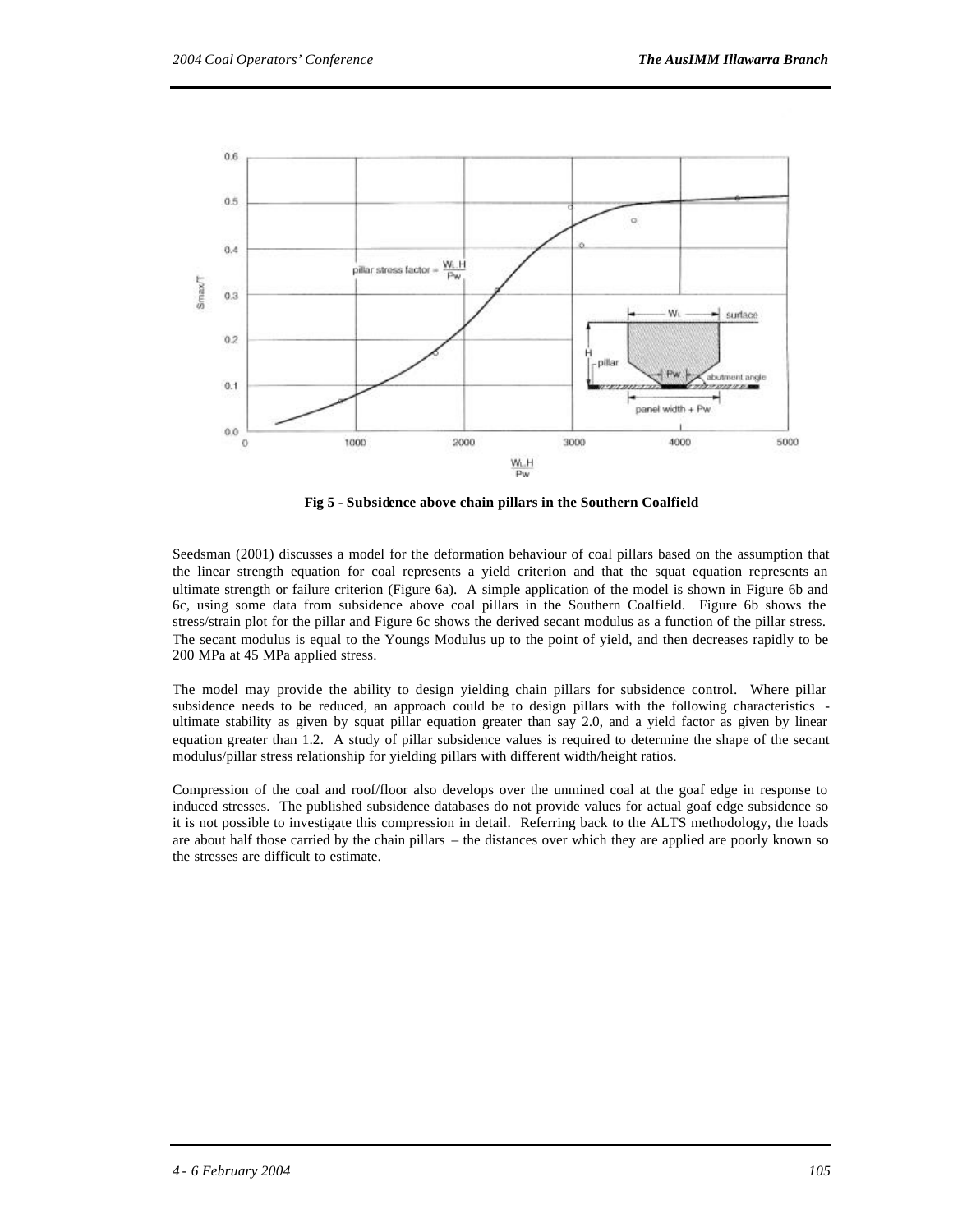

#### **PANEL DEFORMATIONS**

The deformations above extraction panels are referred to as panel sag (Figure 2). Panel sag can be considered to be equal to the subsidence that develops above isolated panels, for which there are data from many Australian coalfields. The empirical approach has been to plot normalized subsidence against panel width/depth ratio and to produce a curve that encloses "most" observed values under it. The difference between the Newcastle data (Figure 7) and Southern Coalfield data (Holla and Barclay 2000) has been related to the presence of massive conglomerates and the difference in mining depth. Creech (1995) provided additional Newcastle data for longwall panels without thick conglomerates such that, if Holla was to analyse Newcastle data today, he may have drawn a line offset to the left by about 0.2 units of W/H. This would represent about a 450m reduction in panel widths.

Traditional empirical design methods do not give the ability to respond to the presence of spanning units. As shown in Figure 7, the area under the curve is a legitimate target for design, especially given the fact that such outcomes have been and continue to be achieved. Ditton (2003) has addressed this for the case of spanning conglomerates in Newcastle by defining a subsidence reduction potential in terms of panel width, depth, and the location of unit within the overburden – his method is empirical and as of November 2003 his data base has not been published.

Linear arch or voussoir beam analogues provide an opportunity to analyse panel sag. Sofianos and Kapensis (1998) provide an analytical method that can be implemented readily via a simple spreadsheet. The geotechnical model allows consideration of panel width, depth of cover, thickness of spanning unit, location of spanning unit, density of strata, and the strength and modulus of the spanning unit (Figure 8).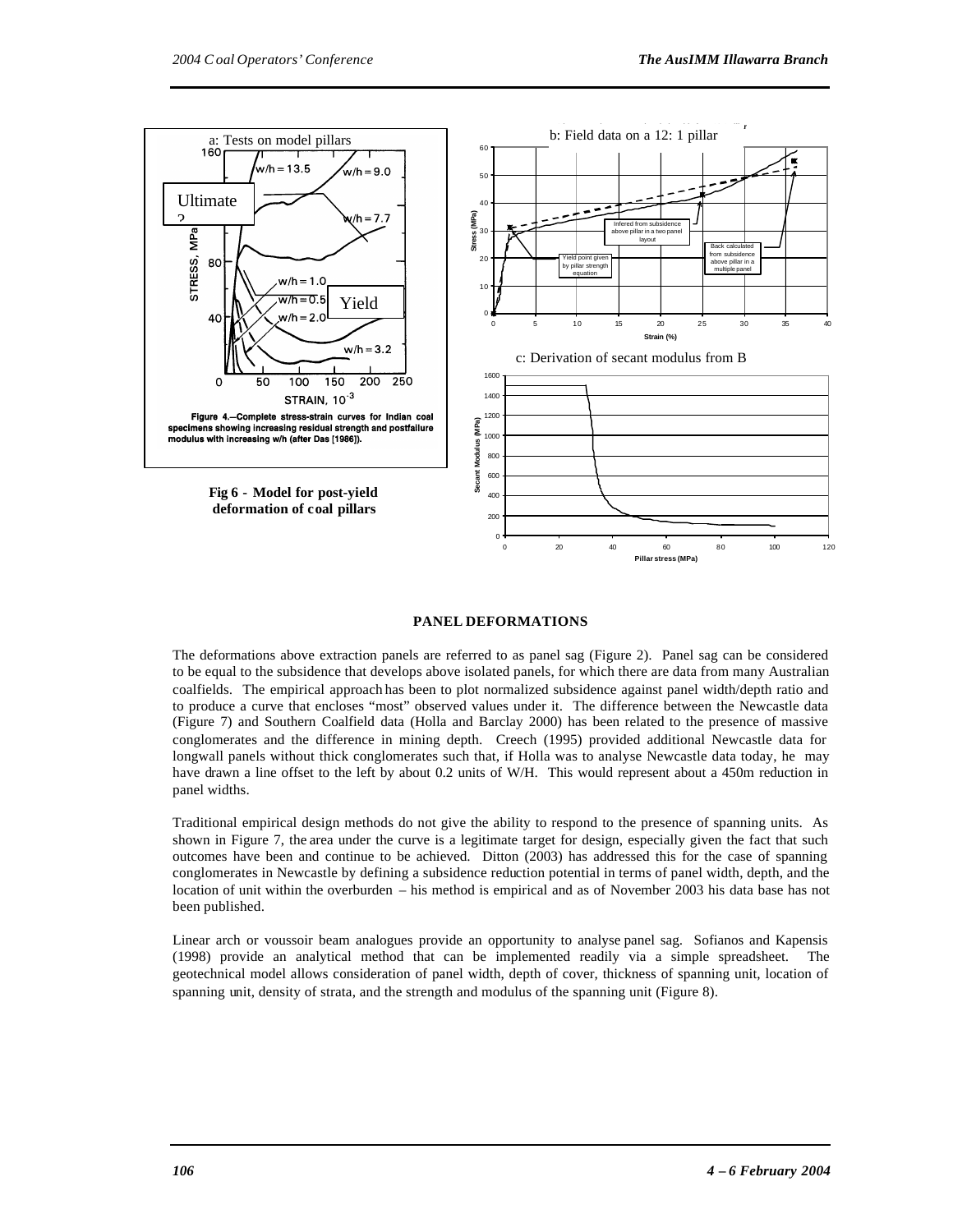

**Fig 7- Nomogram to predict maximum expected maximum subsidence in the Newcastle coalfield (Holla 1987)**



**Fig 8 - Geotechnical model for voussoir beam analysis**

Figure 9 shows the centreline deflection of a voussoir beam as a function of span and thickness. The relationship between stability and deflection for a 40m thick beam is shown in Figure 10, where it can be seen that deflection increases more rapidly as the onset of compressive failure is approached. The maximum deflection of a beam immediately prior to failure is shown to be equal to about 0.7% of the span and for a factor of safety of 2.5 the deflection/span ratio is 0.15%. Long-term stable spans in civil engineering structures (10m - 20m spans), have recorded deflections of 0.1 % of the span (Pells, 2003).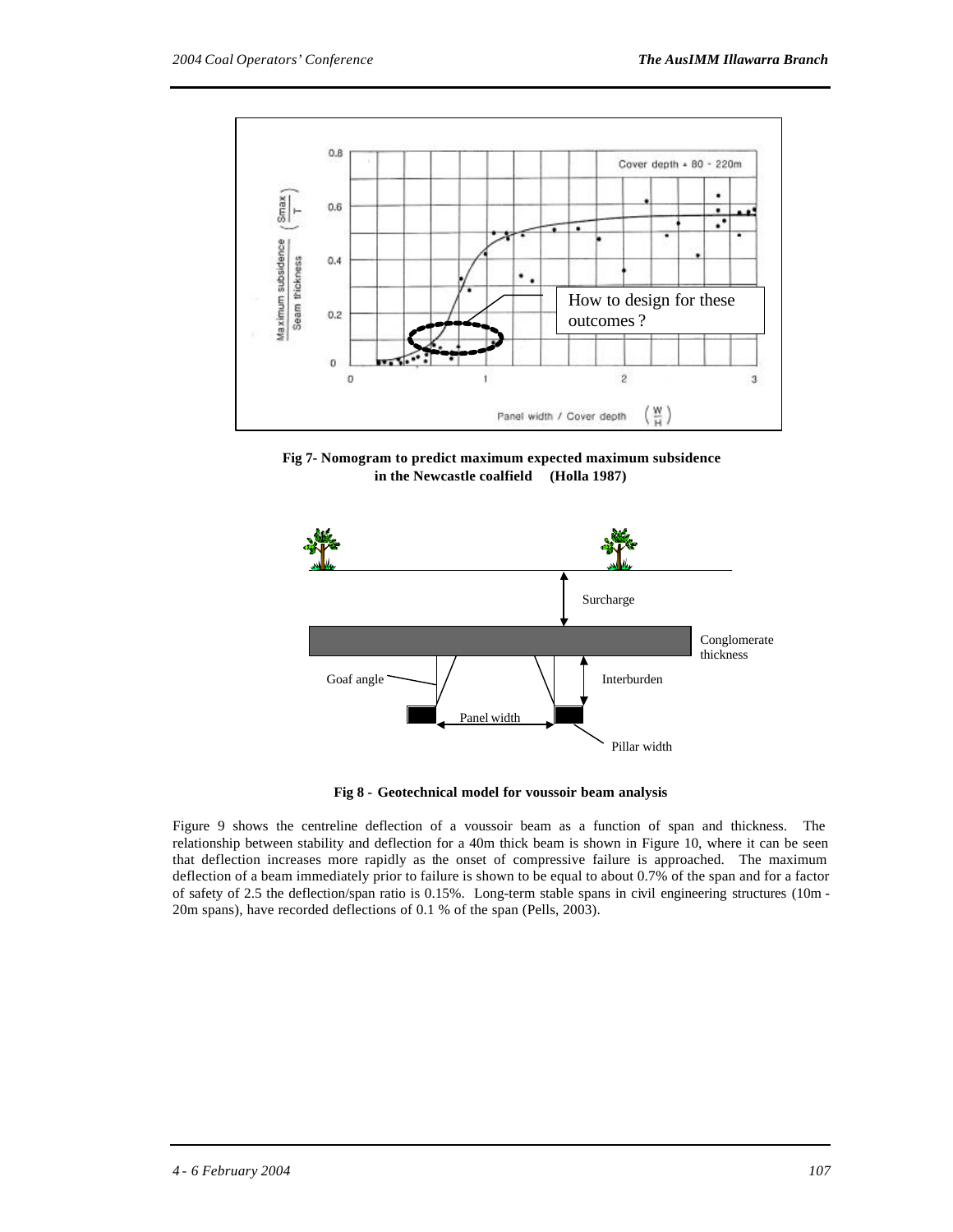

**Fig 9 - Centreline deflection of a voussoir beam as a function of panel width and beam thickness**



**Fig 10- Variation in stability and deflection as a function of span**

In a recent application of the voussoir beam model to sub -critical extraction in the Newcastle coalfield, the data of Creech (1995) was used to provide a calibration for the goaf angle shown in Figure 8. It was found to range between  $4^{\circ}$  and 20°, with an average of 10°. This was assessed to be a reasonable value, since the alignment of the longwall panels tended to be parallel to the regional jointing: an alignment that would tend to provoke relatively steep caving. The face loading data of Strata Engineering (1997) was used to validate the model in terms of the prediction of beam failure.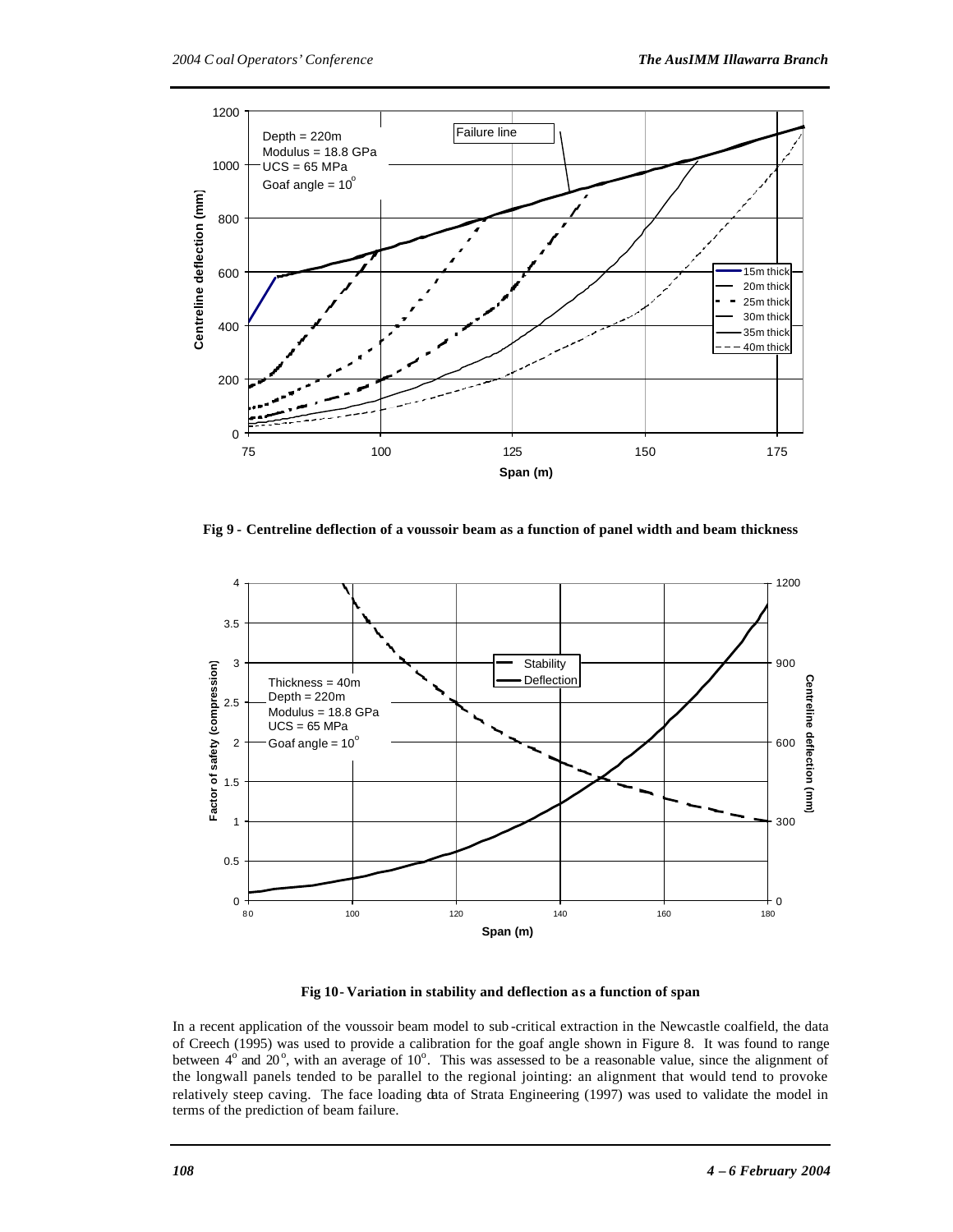The model has also been applied to longwall subsidence profiles from the Southern Coalfield such as Figure 3. The analyses suggest that spanning units of say 10m thick may be located towards the base of the Bulgo Sandstone. Microseismic studies suggest that there is no mining induced rock breakage at this level (CSIRO, 1999).

The key input parameter for the model is the thickness of the spanning unit. Knowledge of the depositional environment of the overlying strata can assist in assessing if such units may be present. Spanning units have been found in high-energy environments such as braided rivers (conglomerates), reworked beach barriers (coarse grained sandstones), and biogenically reworked deposits (marine sandstones). Basalts and dolerites may also form spanning units. Drill core is needed to make a definitive assessment. Once calibrated to core, geophysical logs such as neutron, gamma, or sonic logs can be used.

#### **SUMMARY AND RECOMMENDATIONS**

The new subsidence requirements present a challenge to mine planners. To maximize extraction while minimizing impacts, the empirical methods of the past need to be complemented by mehods that address the geotechnical environment. There is a need to challenge the prediction methods that have evolved over the last 20 - 30 years.

There are alternative analytical methods that may be applied, but the necessary confidence in the predictions will take many years to develop. The methods allow variations in geotechnical conditions to be considered. They need ongoing development and validation. In the meantime, it is important that subsidence databases are not distorted by applying empirical prediction methods in their design.

To advance the use of analytical methods, the following are required:

- 1. Routine use of methods to predict and back-analyse subsidence eents so as to provide confirmation of the input parameters. Lower-bound values for input parameters should be used for calculation of stability indexes and prediction of deflections. High values for stability indexrs (ie factirs if safety in excess of 2.0) should be used. Calibration data from similar lahyouts/geologies should be exploited in preference to the existing subsidence databases.
- 2. Better data bases and data base design mine owners should allow the Department of Mineral Resources to release subsidence data after a period of years. The minimum data set is panel geometry, pillar heights, extraction height, Smax, maximum tilts, maximum strains, goaf edge subsidence, and the distance from the goaf edge to 20mm subsidence. The databases should have absolute values- not ratios. Ideally the full profile data should be released.
- 3. There needs to be a better method to relate strains and tilts to vertical subsidence. A study based on profile functions may provide such an improved method.
- 4. A review of pillar subsidence on an industry basis (NSW and Queensland) should be conducted to assess if the secant modulus of yielding pillars can be used as a design tool.

#### **REFERENCES**

Colwell Geotechnical Services, 1998. Chain Pillar Design (Calibration of ALPS), (ACARP).

Creech, M, 1995 A Review of Subsidence data from the Newcastle Coalfield and a new subsidence prediction method. In *Proceedings of the 3<sup>d</sup> Triennial Conference*, p199-208, (Mine Subsidence Technological Society).

CSIRO, 1999 Ground behaviour about longwall faces and its effect on mining, (ACARP).

- Ditton S 2003. A new empirical subsidence prediction and geological influence assessment tool. In *Proceedings of Advances in the Study of the Sydney Basin Conference*, (University of Wollongong).
- Holla, L, 1987. *Mining subsidence in New South Wales 2 Surface subsidence prediction in the Newcastle Coalfield.* (New South Wales Department of Mineral Resources).
- Holla, L, and Barclay, E, 2000. Mine Subsidence in the Southern Coalfield, NSW, Australia. (News South Wales Department of Mineral Resources).